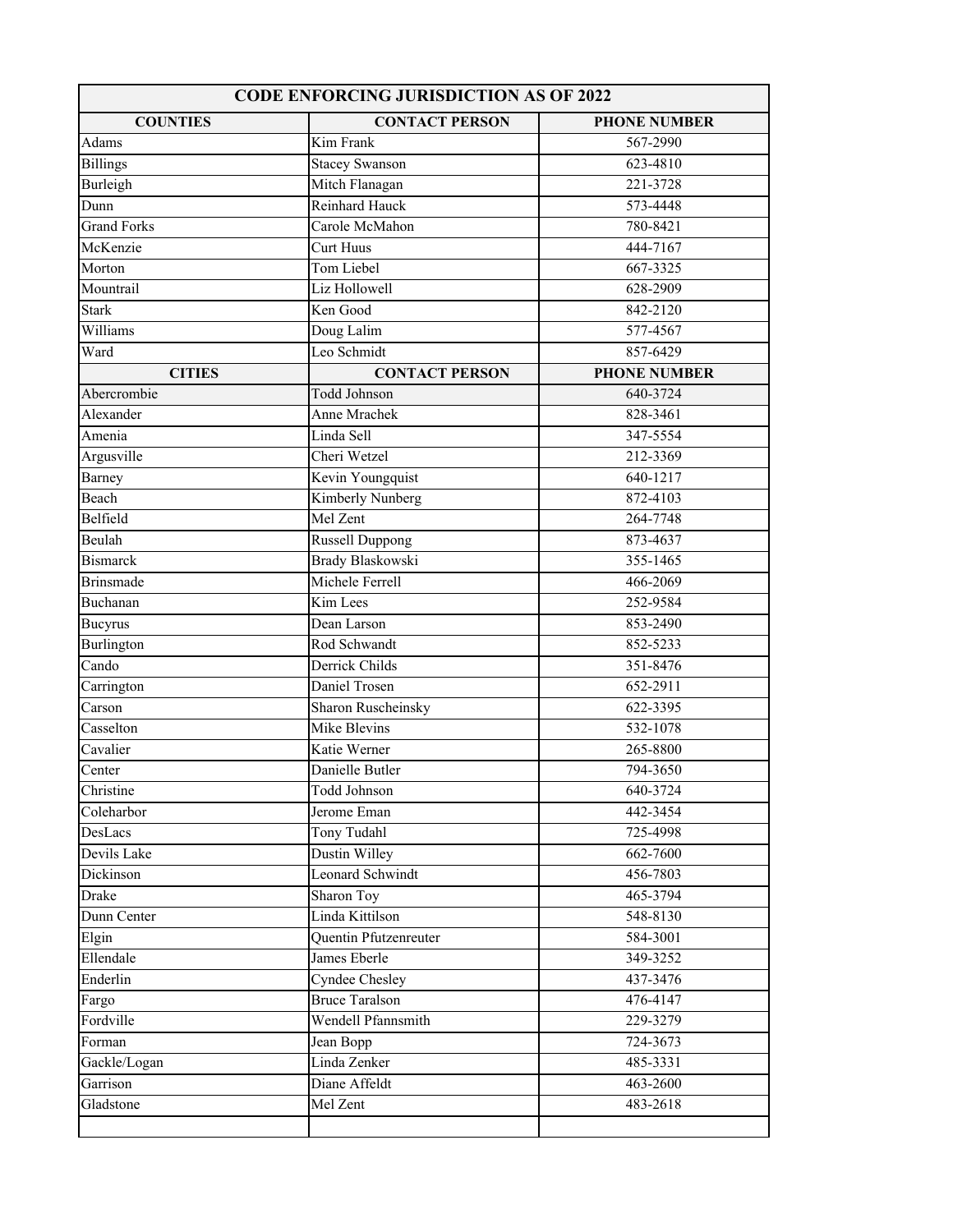| <b>CITIES</b>      | <b>CONTACT PERSON</b> | <b>PHONE NUMBER</b> |
|--------------------|-----------------------|---------------------|
| Glen Ullin         | Vicki Horst           | 348-3683            |
| Glenburn           | Donna Zeltinger       | 362-7544            |
| Glenfield          | Iris Johnson          | 785-2390            |
| Golden Valley      | Cindy Helling         | 983-4488            |
| Goodrich           | Debbie Tessmann       | 884-2695            |
| Grafton            | Scott Boura           | 352-1561            |
| <b>Grand Forks</b> | <b>Bev Collings</b>   | 746-2631            |
| Granville          | <b>Bob Bachmeier</b>  | 728-6369            |
| Gwinner            | Dana Grosgehauer      | 678-2409            |
| Halliday           | Dawn Marquardt        | 938-4680            |
| Hankinson          | Kristi Kelley         | 242-7885            |
| Hannaford          | <b>Edwin Everson</b>  | 769-2176            |
| Harwood            | <b>Sherry Morris</b>  | 281-0314            |
| Hatton             | <b>Lorraine Ness</b>  | 543-3243            |
| Hazelton           | Phyllis Schatz        | 782-6878            |
| Hazen              | <b>Steve Frovarp</b>  | 748-2550            |
| Hettinger          | Mel Zent              | 483-2618            |
| Hillsboro          | Mike Blevins          | 532-1078            |
| Horace             | Dwight Carpenter      | 277-1498/237-5305   |
| Hunter             | Lonnie Nelson         | 371-2168            |
| Jamestown          | Tom Blackmore         | 252-5900            |
| Kathryn            | Dave Majerus          | 840-2012            |
| Kenmare            | Don Siebert           | 710-240-9863        |
| Killdeer           | Ron Fettig            | 290-4801            |
| Kindred            | Mike Blevins          | 532-1078            |
| Kulm               | <b>Emery Lindgren</b> | 647-2451            |
| Langdon            | Jerry Bimler          | 256-2155            |
| Larimore           | Joe Denault           | 343-2002            |
| Leonard            | George Wendling       | 645-2254            |
| Lincoln            | Mitch Flanagan        | 221-3728            |
| Lisbon             | Donna Gamache         | 683-4140            |
| Mandan             | Shawn Ouradnik        | 667-3230            |
| Manvel             | Joan Sherlock         | 696-2316            |
| Mapleton           | Mike Blevins          | 532-1078            |
| Mayville           | Gary Winger           | 786-2166            |
| McClusky           | Hannelore Davis       | 363-2345            |
| McVille            | Renae Arneson         | 322-4343            |
| Medina             | Joe Diede             | 801-819-2606        |
| Medora             | Dell Beach            | 872-6722            |
| Milnor             | Kristin Lunneborg     | 427-5272            |
| Minnewaukan        | Sherri Thompson       | 473-5735            |
| Minot              | Luke Tillema          | 857-4104            |
| Mohall             | Ken Shobe             | 756-6464            |
| Mooreton           | Dennis Klosterman     | 274-8838            |
| New Rockford       | George Ritzke         | 947-2461            |
| New Salem          | Jim Schultz           | 843-8204            |
| New Town           | Eileen Zaun           | 627-4812            |
| North River        | Paulette Osborne      | 232-1103            |
|                    |                       |                     |